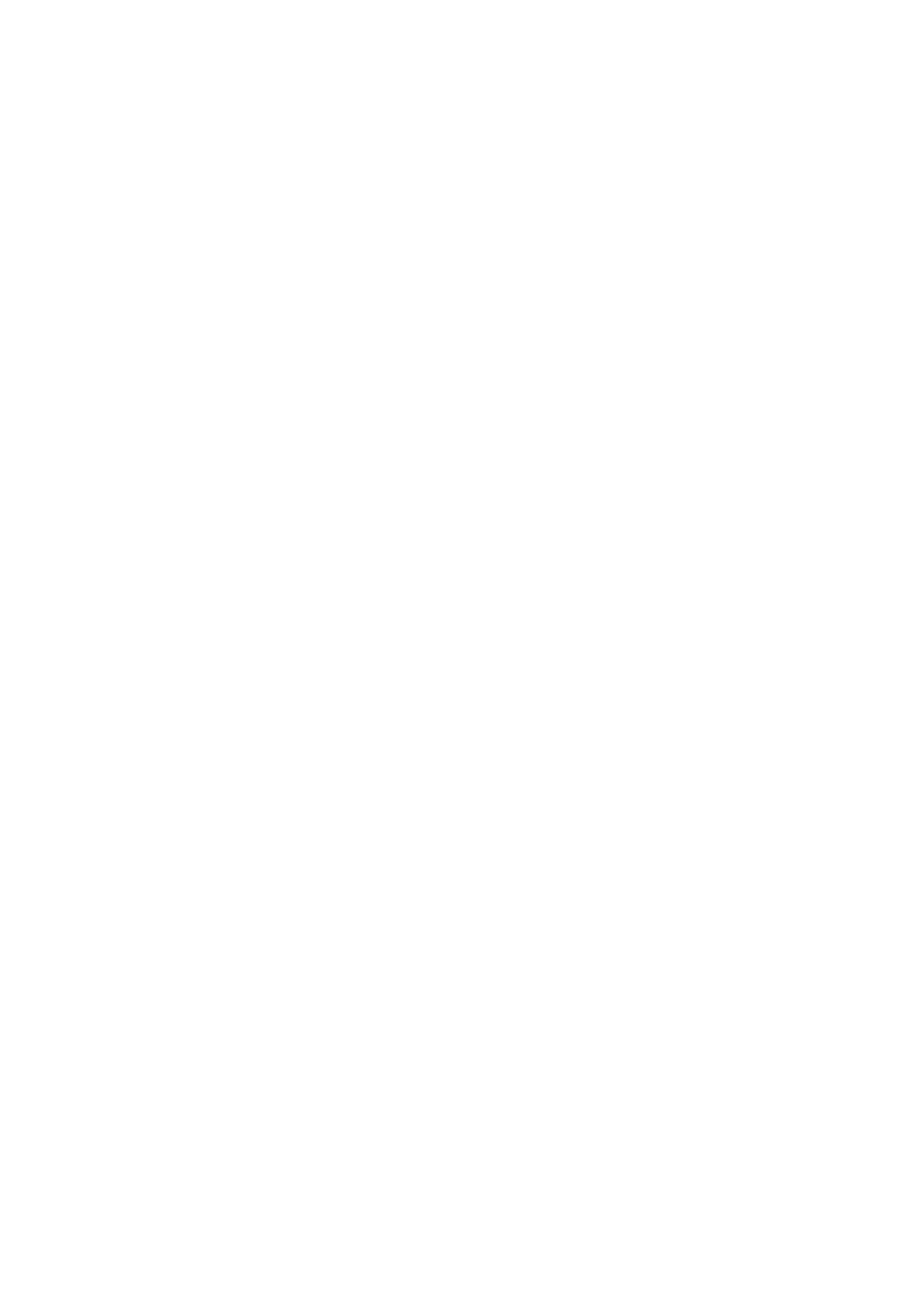## **Connections/ Anschlüsse/ Raccordements/ Conexiones/ Collegamenti**

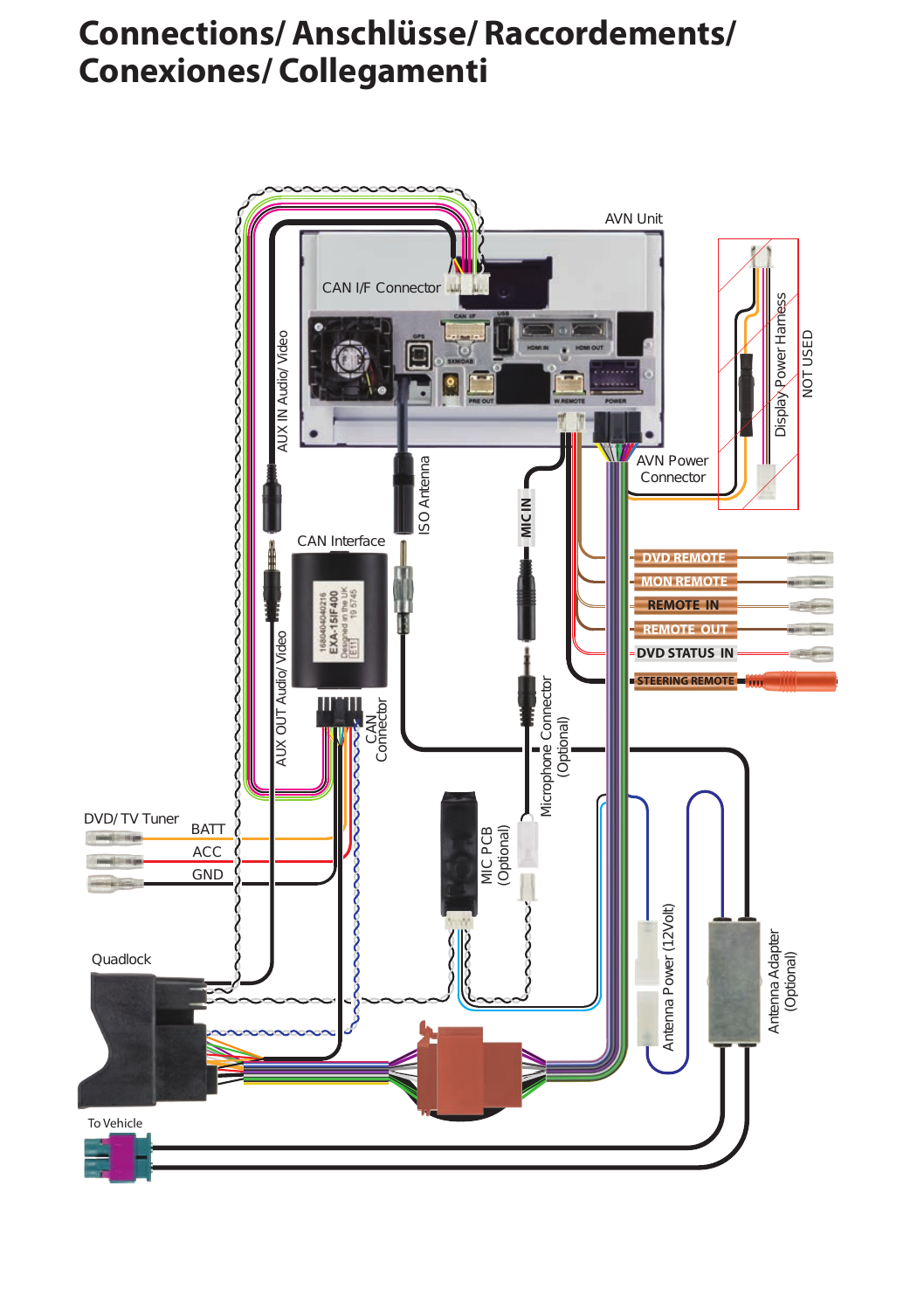| <b>Button</b>  |       | <b>Radio/USB</b>          | <b>Incoming/Active</b><br>Call | <b>Taste</b>   |      | <b>Radio/USB</b>              | Eingehender/Akti-<br>ver Anruf |
|----------------|-------|---------------------------|--------------------------------|----------------|------|-------------------------------|--------------------------------|
| $\circled{a}$  |       | Volume-                   | Volume-                        | a              |      | Leiser                        | Leiser                         |
| $^{\circ}$     |       | Volume +                  | Volume +                       | $^\circledR$   |      | Lauter                        | Lauter                         |
| $\circled{c}$  |       | Seek Down                 |                                | $^\copyright$  |      | Suche abwärts                 |                                |
| €              |       | Seek Up                   |                                | ᠗              |      | Suche aufwärts                |                                |
| $\circlede$    | Short |                           |                                |                | Kurz |                               |                                |
|                | Long  |                           |                                | $\circlede$    | Lang |                               |                                |
| Œ              |       | Voice command to<br>phone | Pick Up                        | $^{\circ}$     |      | Sprachsteuerung<br>an Telefon | Abheben                        |
| $\circledcirc$ |       | Mute                      | Reject/Hang Up                 | $\circledcirc$ |      | Stummschalten                 | Abweisen/Auflegen              |
| $^{\circ}$     |       | Source                    |                                | $^\circledR$   |      | Ouelle                        |                                |

|              | <b>Touche</b> | <b>Radio/USB</b>                | Appel entrant/<br>actif |
|--------------|---------------|---------------------------------|-------------------------|
| a            |               | Volume-                         | Volume-                 |
| $^\circledR$ |               | Volume +                        | Volume +                |
| C)           |               | Recherche arrière               |                         |
| ᠗            |               | Recherche avant                 |                         |
| ⊜            | Court         |                                 |                         |
|              | Long          |                                 |                         |
| ⊕            |               | Commande vocale<br>du téléphone | Décrocher               |
| ◑            |               | Coupure du son                  | Rejeter/<br>Raccrocher  |
| (h           |               | Source                          |                         |

|               | <b>Pulsante</b> | <b>Radio/USB</b>             | Chiamata in arrivo/<br>attiva |  |
|---------------|-----------------|------------------------------|-------------------------------|--|
| a             |                 | Volume-                      | Volume-                       |  |
| D             |                 | Volume +                     | Volume +                      |  |
| $^\copyright$ |                 | Ricerca su                   |                               |  |
| ᠗             |                 | Ricerca giù                  |                               |  |
| ◉             | <b>Breve</b>    |                              |                               |  |
|               | Lungo           |                              |                               |  |
| $\bigoplus$   |                 | Comando vocale<br>a telefono | Accettazione                  |  |
| g)            |                 | Silenziamento                | Rifiuto/<br>riaggancio        |  |
|               |                 | Sorgente                     |                               |  |

| <b>Botón</b>    |       | <b>Radio/USB</b>                | Llamada<br>entrante / activa |
|-----------------|-------|---------------------------------|------------------------------|
| a)              |       | Volumen -                       | Volumen-                     |
| b               |       | Volumen +                       | Volumen +                    |
| $^\mathrm{(c)}$ |       | Búsqueda hacia<br>abajo         |                              |
| ᠗               |       | Búsqueda hacia<br>arriba        |                              |
| ⊜               | Corta |                                 |                              |
|                 | Larga |                                 |                              |
| Œ               |       | Comando de voz<br>para teléfono | Descolgar                    |
| ◑               |       | Silenciador                     | Rechazar / Colgar            |
| (h              |       | Fuente                          |                              |

- **EN:** The functions can differ depending on the vehicle equipment.
- **DE:** Die Funktionen können je nach Fahrzeugausstattung abweichen.
- **FR:** Les fonctions peuvent varier en fonction de l'équipement du véhicule.
- **ES:** Las funciones pueden variar dependiendo del equipo del vehículo.
- **IT:** Le funzioni possono variare a seconda dell'equipaggiamento del veicolo.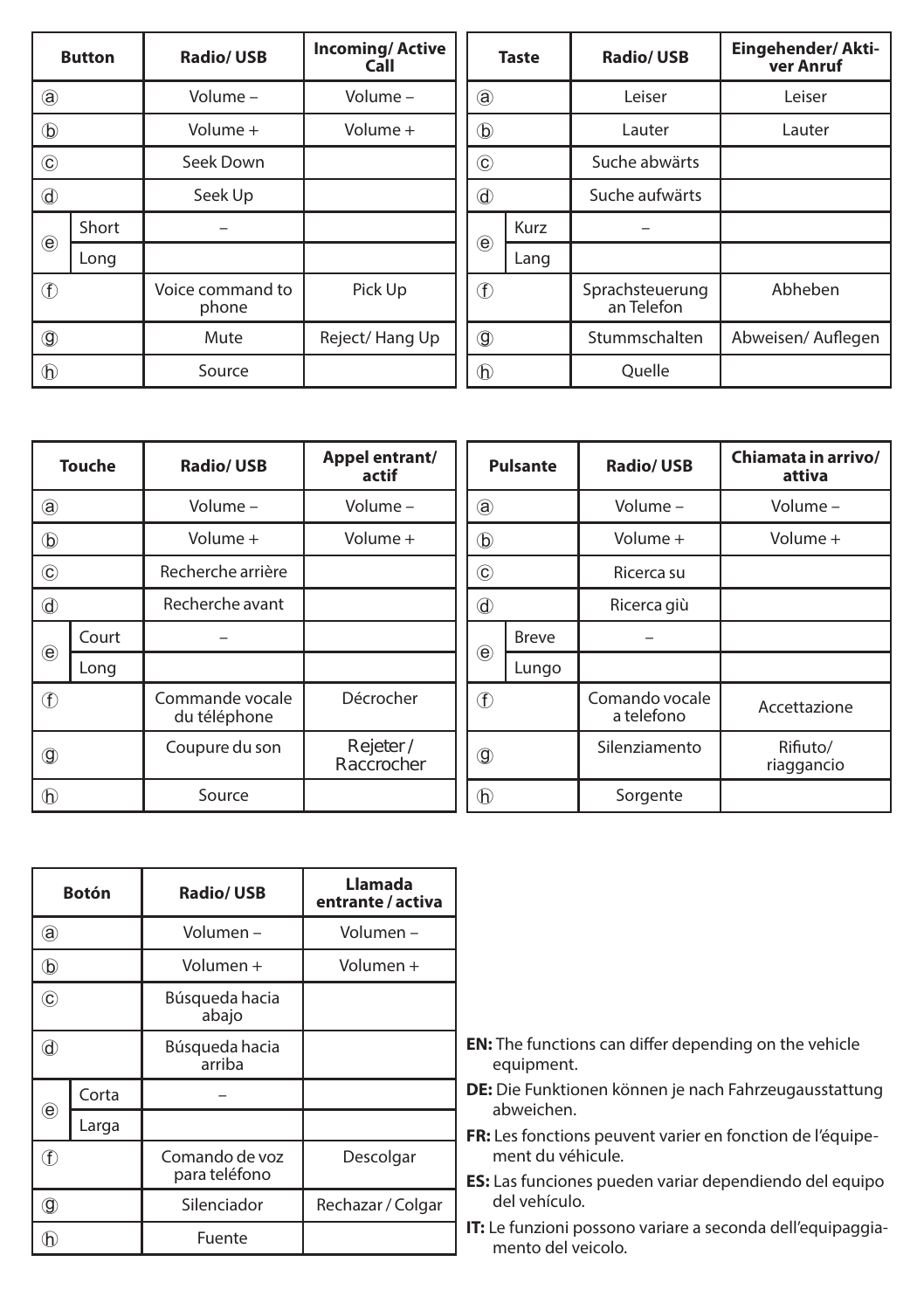2013 - 2016



**Skoda**





**Seat**

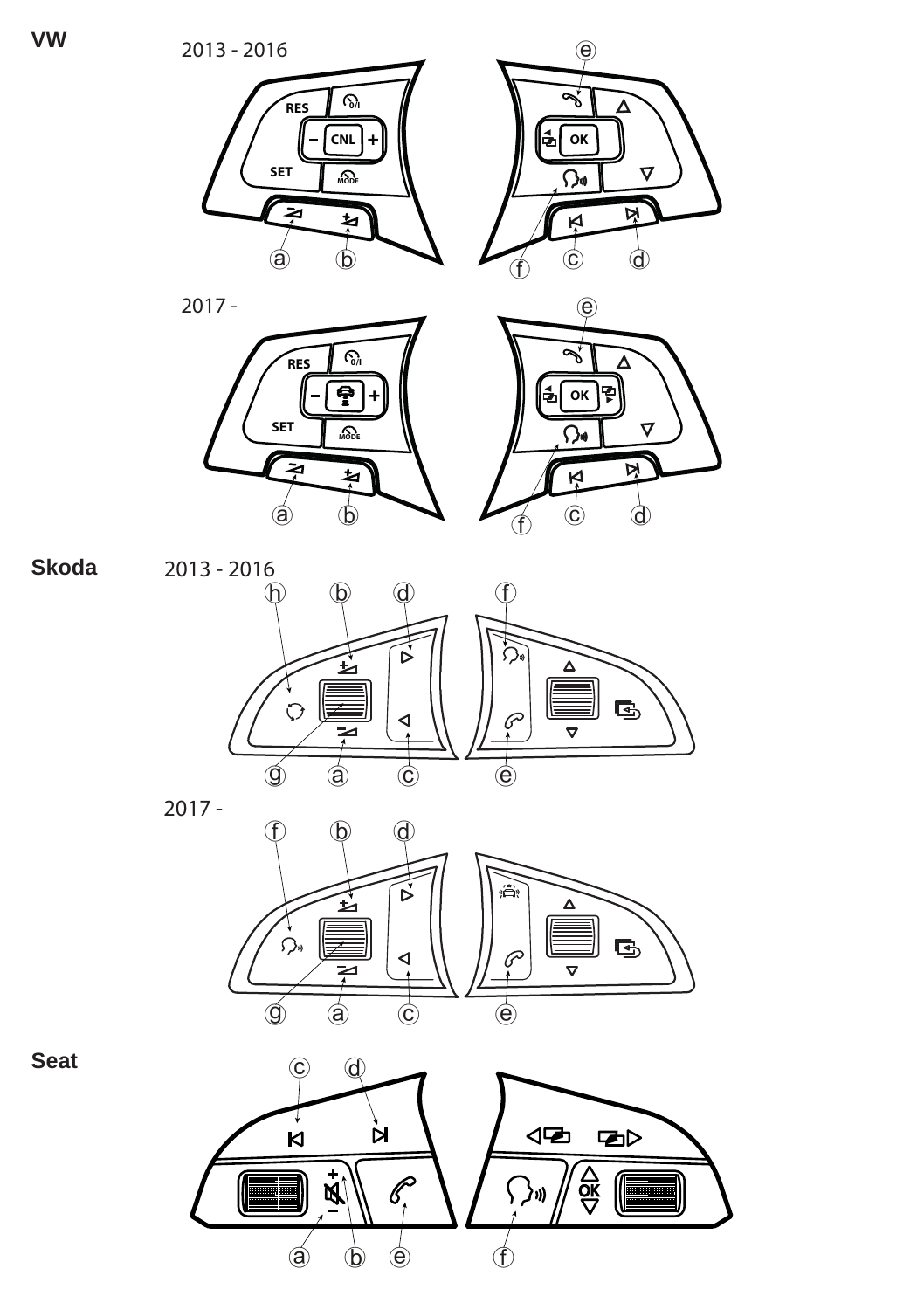# **Car Settings/ KFZ Einstellungen/ Réglages Vehicule/ Ajustes vehículo/ Impostazioni del veicolo**